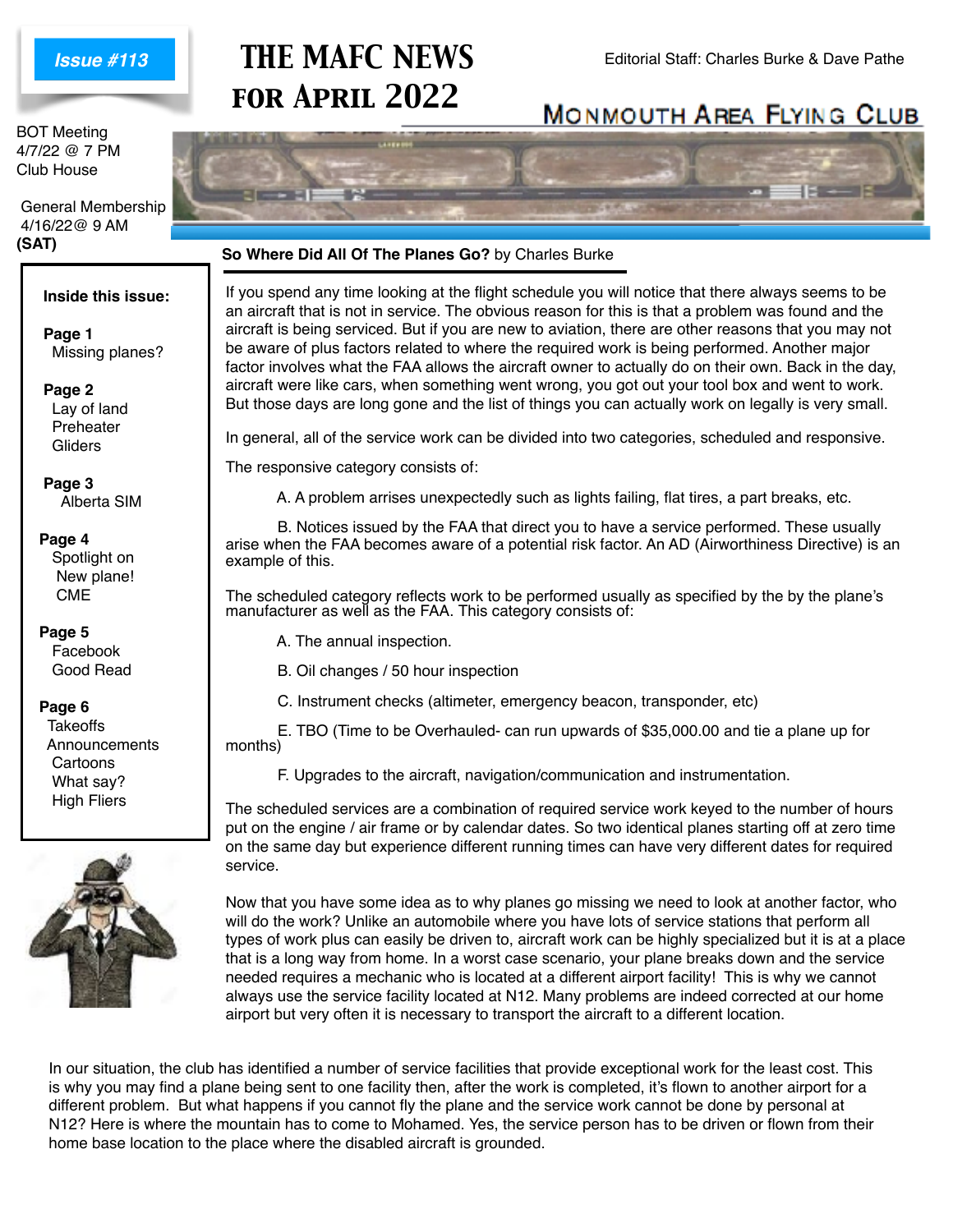In summary, tracking the scheduled maintenance along with repair and upgrade work, keeps our maintenance team busy. This is why not a single day passes during which John Pereira, Tom Griffin or Bill Butler are not working through some level of maintenance issues for our aircraft.Thanks to these guys for their efforts!

#### **Lay of the Land**

If you have been to the airport lately, you may have noticed survey marker with a piece of brightly covered ribbon attached. These markers are an initial step being taken for the construction of the proposed new facilities at N12. A call was placed to the facility manager but no further details were provided. So, stay tuned.



**Preheater WARNING** While the need to preheat the engine is rapidly passing out of season, it is still important to note that there are safety issues which are extremely critical for operation. Regrettably, misuse has occurred and, in one case, caused damage to the air delivery tube.

> If you follow the printed directions, there is nothing stating that the red pressure regulator knob should not be touched. But unfortunately, it sticks out like a sore thumb almost begging to be manipulated. To reduce the chances of this happening again, a protective cover has been placed over the knob with a tag saying, DO NOT TOUCH. Please abide by this directive.

#### **Gliders Program**

At the March 19 membership meeting, those in attendance were treated to an outstanding presentation by Mike Friedman, a CFI at Jersey Ridge Soaring, located at Blairstown Airport (1N7). Jersey Ridge Soaring is the family owned business of Kevin and Brenda



Martin. It offers an open and friendly atmosphere, with a great deck from which to watch operations.

Mike obtained his Private Pilot certificate in 1988 quickly followed by instrument and a commercial glider rating. He recently added a glider CFI and taildragger endorsement and occasionally flys a Piper Pawnee as a tow pilot. His day job is as a design engineer, where he develops embedded microprocessor systems for instrumentation and control. Mike holds several patents for printing press automation systems and one for an electromagnetic instrument. He was also the designer of one of the first, if not the actual first, hand held GPS moving map systems, the Memtec Co-Pilot. Finally, he manufactures a line of Time-Speed-Distance computers, precision odometers and clocks, used in the sport of Road Rallying.

Before talking about modern gliders, Mike pointed out that the Wright Brothers used gliders extensively for testing aerodynamic theories that, when found to be beneficial, were then incorporated into their aircraft designs. This allowed them to utilize inexpensive models that could then be scaled up.





He then provided some amazing stories that include cross country flight, some spanning hundreds of miles, totally without power relying only on thermals and updrafts created by the wind flowing over mountains. On the other end of the spectrum, many flights follow a triangular course running about 60 NM in the area around 1N7. He also noted that using mountain waves, gliders can reach altitudes of 18,000 ft at which time they run into Class A limitations, but also noted that there are some special events, with pre-approval from the FAA , during which they reach up to 25,000 ft. (Until recently the record for glider altitude was 50,700'. The Perlin 2 recently smashed that at 76,000', but this is a highly specialized glider.)

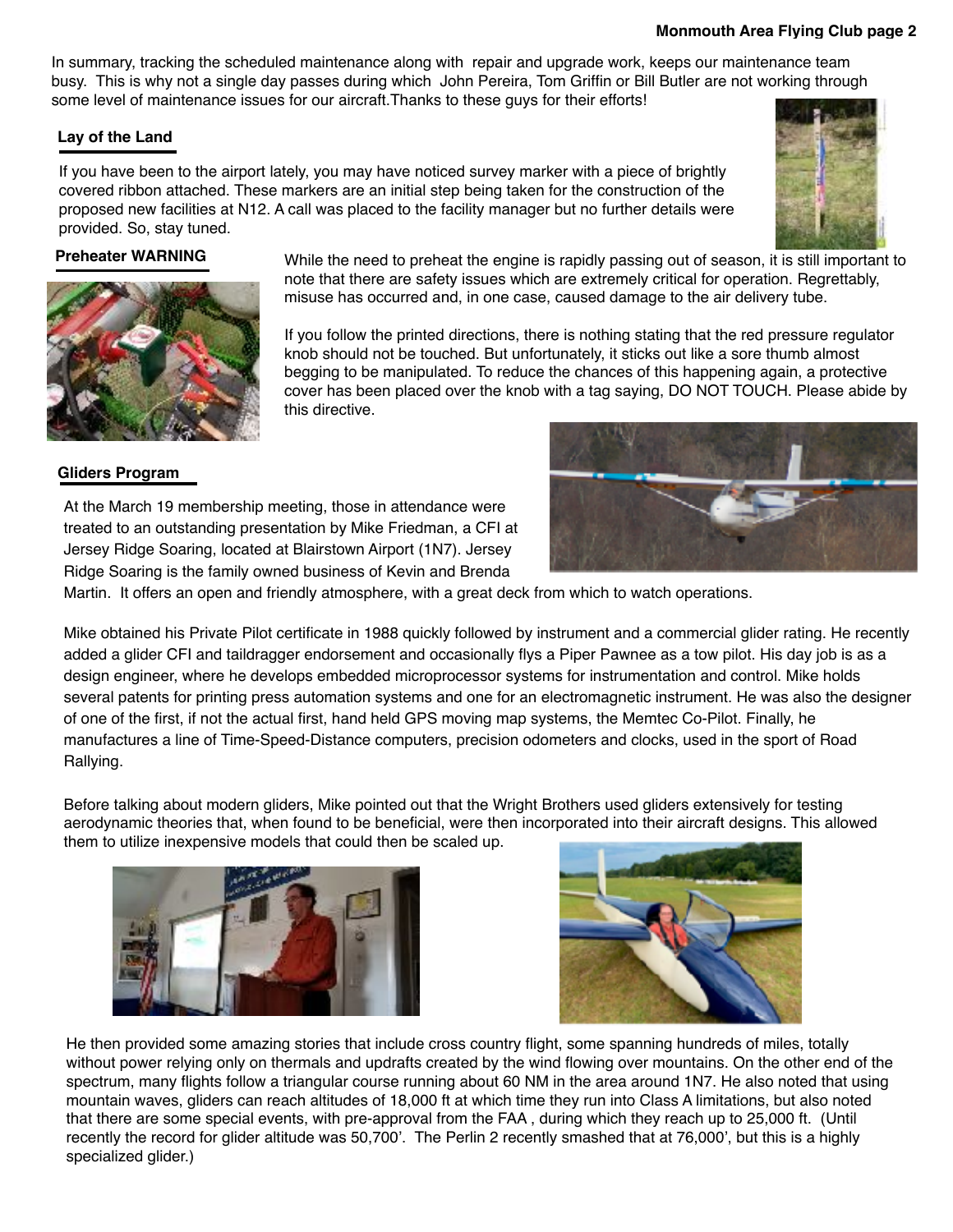

"Core" of the thermal

Sun heats the ground. Hot ground "breaks away" when tripped Thermal rises in a column.





Thermals slant and move with the wind and broaden with altitude.

**Thermal Soaring** 

Next he turned to the actual aircraft and some of the amazing (L:D) Lift to Drag rations. A few of their trainers carry a 22:1 ratio with a sink rate of 200 fpm with one higher performance glider having a 37:1 ratio and 160 FPM sink rate. The wing and body design are such that these aircraft can easily find lift allowing them to venture thousands of feet upwards and then glide for many miles should the wind totally stand still.

While Jersey Ridge Soaring operates only pure gliders, Mike noted that there are power assisted gliders on the market. These range from those that can take off totally under their own power to others with power that is used to simply extend a flight if conditions require a little help in getting back to the airport.

A great deal of time was spent on how gliders utilize the motion of air to generate lift and allow for sustained flight. In most cases, it is simply thermals that are created when the sun warms the earth causing the gas to expand and rise. But there are also geological structures that can generate lift such as those created when air passes over a mountain top or is thrusted upward along a ridge.

When it came to various forms of power assist takeoffs, we immediately think of a tow plane and this is probably the most commonly used system in this country. But there are others such as being pulled by a car or truck. He noted that because of the high cost of flying in Europe, they employ a ground launch system in which a line is attached to a stationary mounted winch that spools up the long cable pulling the glider much like the way we launch a kite.

If you are interested in exploring gliders, you can get a good feel for it by taking a lesson with a glider CFI, the cost is only \$120. If you would like to know more about this topic, you can call them at 908-362-1239. You can also take a look at their web site at ww.jersayridgesoaring.com. Mike left a stack of flyers that are on the table in the trailer along with a few copies of Soaring magazine.

Last but not least, don't forget that right on the field is a really good restaurant. It has great food, reasonably priced and super service. But the best way to paint a picture of this establishment is to read the article titled, Ripped From the Front Page of The Tattler Magazine-- A marginally true story!, found in the September 2016 newsletter.

### **Alberta Retiree Builds Replica 737-MAX Simulator in Backyard by Dave Pathe**

Many of us MAFC pilots have used flight simulators for training or fun, most in a desktop configuration with monitors and basic flight yoke. But if you are thinking bigger, like building your own replica flight simulator, here is a guy you may want to contact. You might also want to speak with his more-than-understanding wife to find out how they are still married after he spent over a year and (likely) a ton of money on this project (LoL).



Bob Roberts (right) and its brunner Dane Roberts (left) as they co-pluritie Elbertg 137 Max strinkstor (Supplied/Maghan and Micola Films).

Bob Roberts, a private pilot retired from Syncrude, built a "departure lounge" in his backyard and assembled all the equipment for his 737 MAX simulator. The link to the CTV News article also has a short video on his project. Clearly Bob loves flying but could use another hobby to get him out of the house… I'm thinking golf would work! Enjoy!

[Central Alberta man's passion for flying leads to](https://edmonton.ctvnews.ca/central-alberta-man-s-passion-for-flying-leads-to-building-lifelike-aircraft-simulator-1.5733600)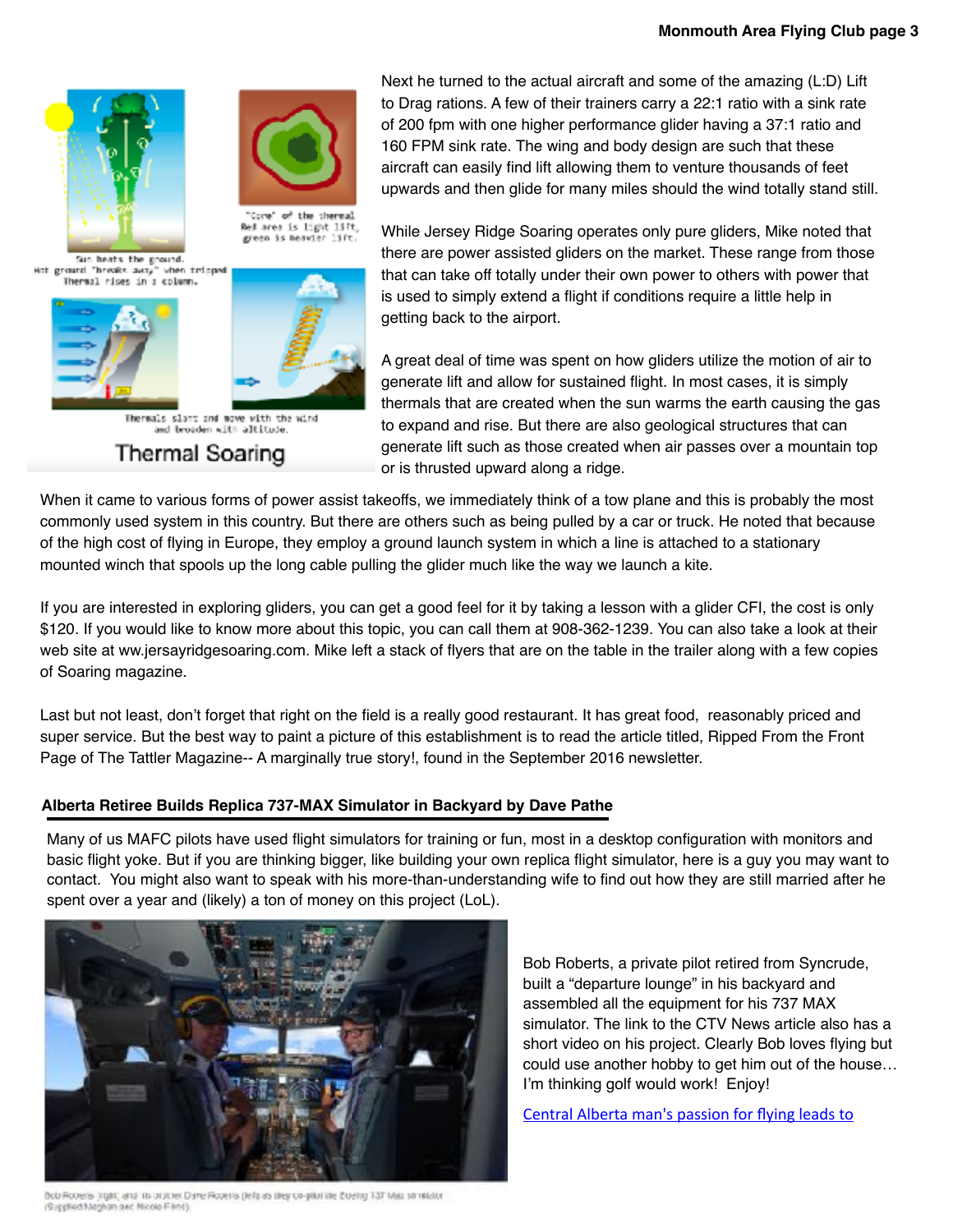#### **Spotlight on:** Stephen Dinklage

In March 1980, my tractor trailer engine blew leaving me stuck in Waco TX. While waiting for a repair, it was decided to head over the the ACT airport and this is where I took my first flying lesson flying a C150. Since that flight, and up until June 1992, I have flown out of four airports for around 41 hours of instruction all in Cessna 152s. This led to a solo flight in March 1982, and ground school at a local community college. However, since 1992 life got in the way and I haven't flown.

I own and instruct at New Jersey Sailing School & Charter and have been thinking about getting back up and getting my Private Pilot License. While looking into flight schools I came across MAFC and that created a serious desire of taking the next big step. On one of the sailing school charters, Andrey Zelenovsky signed up and we got talking about MAFC. After the charter was completed he assisted me moving a boat and took me flying in the Arrow. We flew to Cape May and Ocean City for dinner, and I was hooked again.

As a licensed USCG Captain and Instructor, much of the training is very similar so I used my existing knowledge along with my past flying instruction and have now completed the ground school along with the FAA exam and completed the physical. After attending the last BOT meeting, it was realized my application could take a while, so I signed up for lessons at Eagles View Flight School and did one lesson in their Warrior but it took four cancelations for weather and repairs. I also went on another flight with Andrey in the C172. As I was getting in my car to drive to Cocoa Beach FL to do some sailing instructor training, a call came in that my application was accepted. I was not only completely surprised but also honored and ecstatic at the possibility of completing my instruction and finally getting licensed at such a great location amongst such a great group of fliers.

#### **N738NY Update**

We are one step closer to acquiring N738NY but there are still a few major corners to be turned with the financing. The prospects are looking good so the Aircraft Asquission Committee is now focusing on instrumentation. Those who attended the March 19 membership meeting received details on the proposed changes that will be made once we acquire NY.

### **CME (Corona Mass Ejection)** by Charles Burke

A recent article that appeared in Science News does, on the surface, appear to be totally unrelated to aviation, Corona Mass Ejections. The CME is a massive blob of highly charged matter that is ejected into space carrying with it unimaginable amounts of energy including electromagnet waves. And here is where it crosses our path in aviation. As noted in a previous article on electricity, electricity and magnetism are the same thing. Much like the two sides of a coin that can look very different, it really just depends on which side are looking at. See [www.swpc.noaa.gov/phenomena/coronal-mass-ejections](http://www.swpc.noaa.gov/phenomena/coronal-mass-ejections)

The Sun runs through an eleven year cycle during which it goes from very calm to extremely turbulent then back to being calm. During the turbulent time periods there are numerous sunspots which indicate that major changes are taking place in the electromagnetic field lines that originate deep within our famous star. When they rise up and twist, they can snap sending large amounts of energy streaming outwards into space marking the birth of a CME.

While most CMEs shoot off away from Earth it is a very different story when we find one slamming into our planet. This is because as the electromagnetic waves pass over wires, they can create extremely large amounts of electricity in them. These induced electrical charges can destroy GPS satellites, power grids, radio transmitters / receivers, etc. We almost had a direct hit just a few years ago that took out a few satellites and caused massive power failures in Canada.







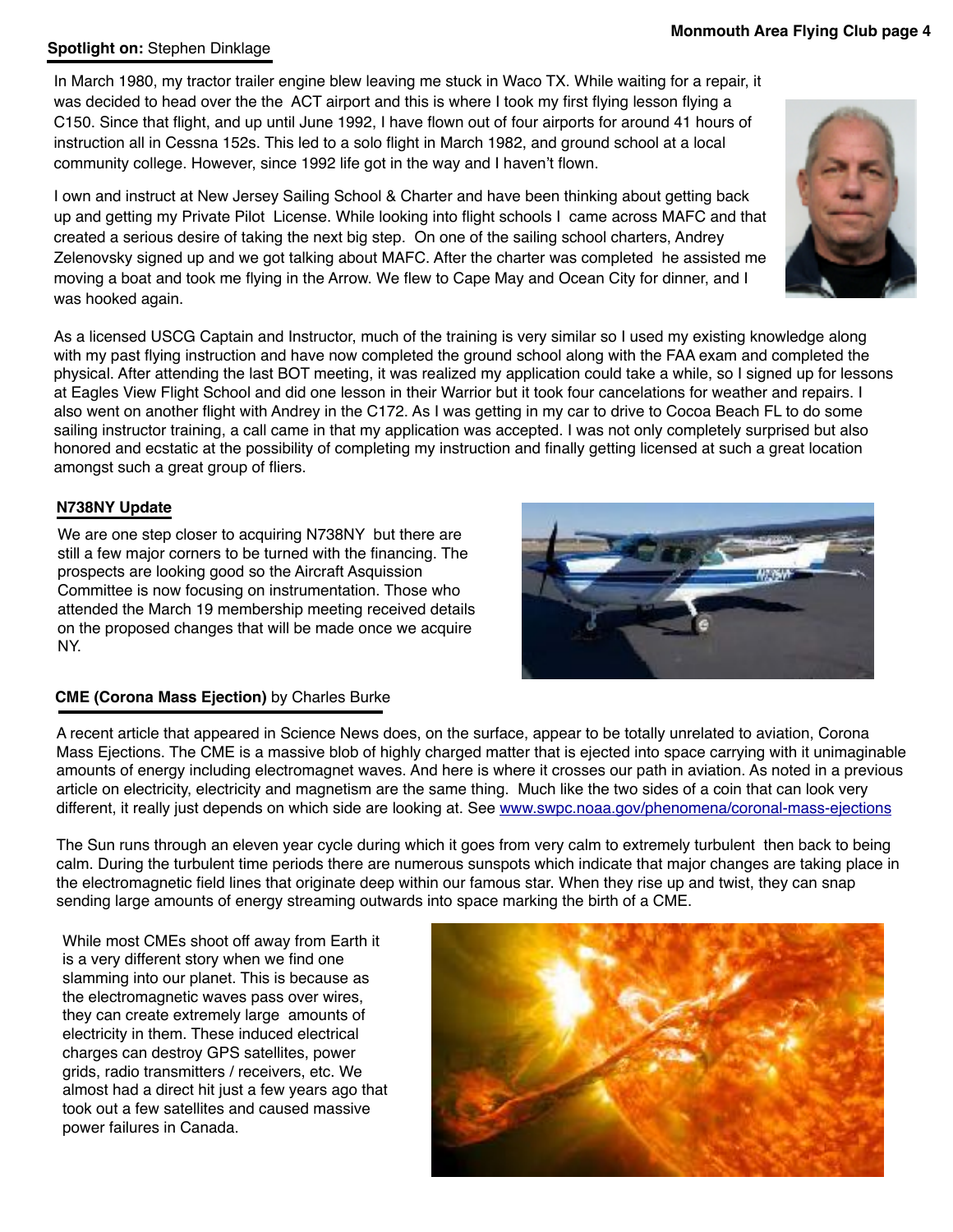#### **Monmouth Area Flying Club page 5**

So what does this mean as far as aviation? Speaking in realistic terms, if you were in an aircraft, especially a large commercial plane, the strike could take out the world wide GPS system and sever all radio communications for days. Even our compasses could fail because the magnetic field surrounding the Earth would be twisted and contorted. This would mean that the pilot would be totally isolated from the rest of the world. Sliding down in size to our single engine fleet, it would have the same impact but we would be able to do something an aircraft sailing along at 30,000 ft, could not do, we can see the ground. This means that pulling out a chart, and having a ballpark idea where you are at, will give you some idea as to how to find a place to land. But this simple act may be a bit more complex if you are flying IFR and / or you are working from a tablet as opposed to a paper chart. With satellites out, these devices would also fail.

The sunspot cycles is on its way up and will peak around 2024 / 2025. This means that the chances of being impacted by a CME are increasing. But as history has shown, these events can happen at anytime and this occurred just a few years ago during an off-peak period. With this in mind, you might want to consider leaving your pad and GPS off and practice navigating using just a paper chart. The exercise would help to keep you in the loop should you suddenly discover that every piece of navigational and communications equipment you have with you is suddenly worthless. On the flip side, as the radiation crashes into gas molecules in Earth's atmosphere, it causes them to glow... creating the magnificent light shows of the auroras, the Northern Lights and Southern Lights.

#### **MAFC Facebook** by Steve Fox

On February 23, 2018 our MAFC Facebook page was created. To date there iare 96 members which share information to make us better pilots. The initial intent was to provide club information to ensure there is an adequate amount of transparency which included some of the following:

- Monthly News Letters
- Monthly Ops reports
- Reference Books and associated materials
- By-Laws and associated club changes

This is an open forum to talk about issues, better flying skills, TFR's, general club information in addition a place to learn from others. We realize that there are new members in the club and am looking forward to adding them into this group. This Facebook page is a closed group and can be reached at [https://www.facebook.com/groups/flymafc/](https://nam12.safelinks.protection.outlook.com/?url=https%3A%2F%2Fwww.facebook.com%2Fgroups%2Fflymafc%2F&data=04%7C01%7C%7C2294f6b16aa14a634d2908da01511b6e%7C84df9e7fe9f640afb435aaaaaaaaaaaa%7C1%7C0%7C637823745104948394%7CUnknown%7CTWFpbGZsb3d8eyJWIjoiMC4wLjAwMDAiLCJQIjoiV2luMzIiLCJBTiI6Ik1haWwiLCJXVCI6Mn0%3D%7C3000&sdata=8ifz2c6GMy5STQhP1d8m%2FtxqETA2yo2N6IfKERN9TwE%3D&reserved=0). This is a great place to help those In training and current certified MAFC pilots be better, safer and enjoy the freedom of flight. Come join us and have some fun.

|                                    | €                                           | 鸟                |                           |                                              |                                         |               |  |  |  |
|------------------------------------|---------------------------------------------|------------------|---------------------------|----------------------------------------------|-----------------------------------------|---------------|--|--|--|
|                                    |                                             |                  |                           |                                              |                                         |               |  |  |  |
|                                    |                                             |                  | Monmouth Area Flying Club |                                              |                                         |               |  |  |  |
|                                    | +5 [4 neviews] - Local business             |                  |                           |                                              | <b>C</b> Send message                   |               |  |  |  |
|                                    |                                             |                  |                           |                                              | >3 Please let us soon how we can be in- |               |  |  |  |
| <b>Holme</b>                       | <b>REVIEWS</b><br>PROMIS<br>VEMOL<br>Maze # |                  |                           |                                              |                                         | ū.<br>$-0.04$ |  |  |  |
|                                    |                                             |                  |                           |                                              |                                         |               |  |  |  |
|                                    | Ask Menmouth Area Flying Club               |                  |                           | 優<br>Create post                             |                                         |               |  |  |  |
| his anyone available to short?"    |                                             | 0.164            | <b>E Photofulded</b>      | <b>Q</b> Christin                            | Tha filesch                             |               |  |  |  |
| "I have a question. Can you help?" |                                             | <b>O</b> Ask     |                           |                                              |                                         |               |  |  |  |
| Type a guestion.                   |                                             | <b>Di Ksir</b>   | <b>Mourn Aircraft</b>     |                                              |                                         |               |  |  |  |
|                                    |                                             |                  | $-3.8923, 2093 - 8$       | Monmouth Area Rying Club added 5 new photos. |                                         | <b>COLOR</b>  |  |  |  |
| About                              |                                             | See all          |                           |                                              |                                         |               |  |  |  |
| ۰                                  | 1900 Ceclar Eridge Ave.                     | <b>TERRITORY</b> |                           |                                              |                                         |               |  |  |  |

#### **A Good Read**: Pilots Rules of Thumb by Art Parma

This small 4 x 6 inch reference guide is packed with an amazing array of common problem solving tips that all pilots would find of value. It is easy to read and contains many diagrams to help explain concepts plus the problem solving steps can easily be done on a \$5 calculator. If you would like a copy, it is yours for only \$8.95 and you can then see how valuable this little book can be.